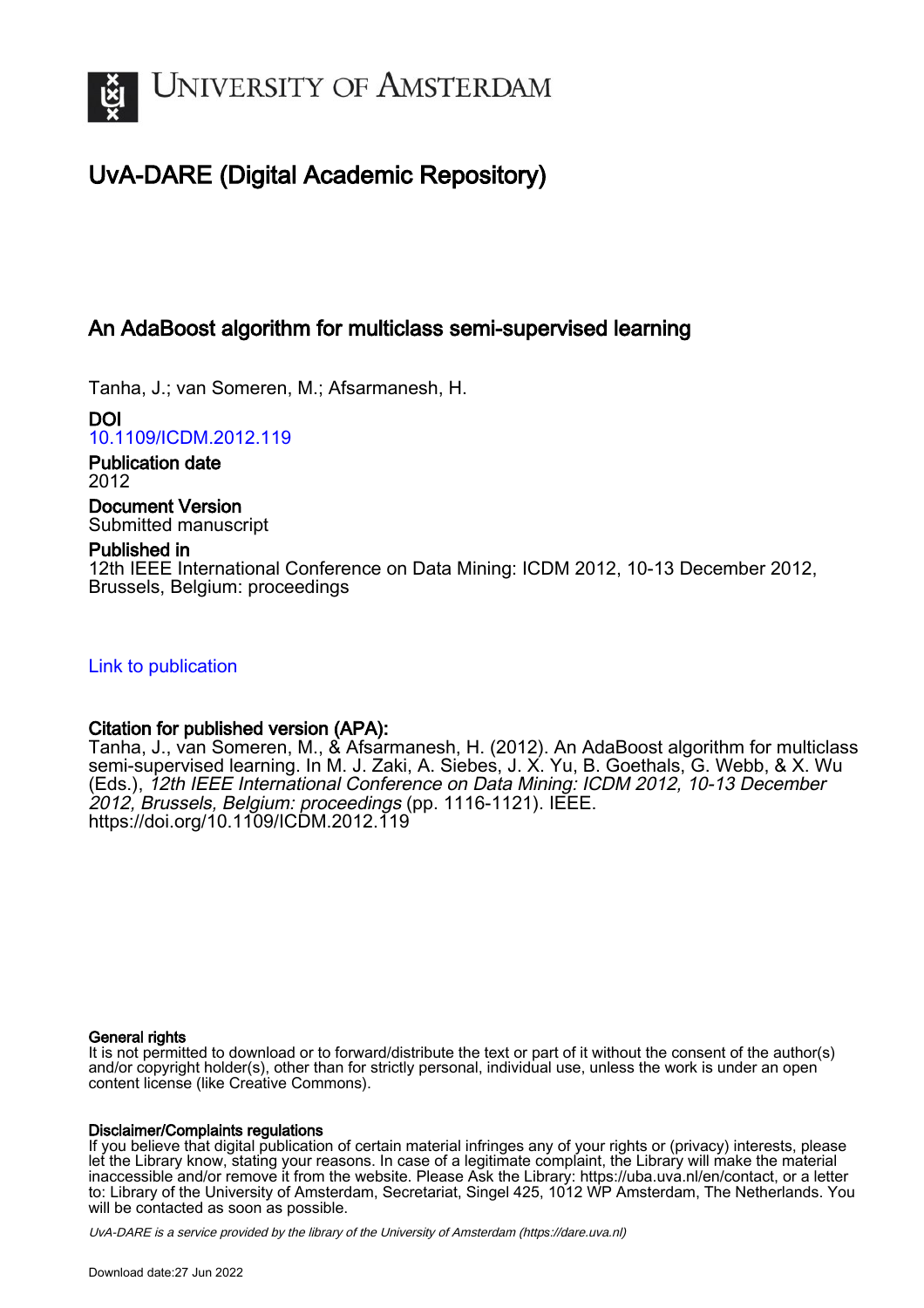## An AdaBoost Algorithm for Multiclass Semi-Supervised Learning

Jafar Tanha, Maarten van Someren, Hamideh Afsarmanesh *Informatics Institute, University of Amsterdam Science Park 904, 1098 XH Amsterdam, Netherlands Email:* {*j.tanha, m.w.vanSomeren, h.afsarmanesh*}*@uva.nl*

*Abstract*—We present an algorithm for multiclass Semi-Supervised learning which is learning from a limited amount of labeled data and plenty of unlabeled data. Existing semisupervised algorithms use approaches such as one-versus-all to convert the multiclass problem to several binary classification problems which is not optimal. We propose a multiclass semisupervised boosting algorithm that solves multiclass classification problems directly. The algorithm is based on a novel multiclass loss function consisting of the margin cost on labeled data and two regularization terms on labeled and unlabeled data. Experimental results on a number of UCI datasets show that the proposed algorithm performs better than the stateof-the-art boosting algorithms for multiclass semi-supervised learning.

*Keywords*-Semi-Supervised Learning; boosting; multiclass classification

#### I. INTRODUCTION

In many applications of Machine Learning, for example in classification of images, texts, and multimedia, it is difficult to obtain values of the target variable, while unlabeled examples are plentiful. Semi-supervised learning algorithms use not only the labeled data but also the unlabeled data to build a classifier. One approach to semi-supervised learning is to extend a boosting algorithm, which is one of the most successful meta-classifiers for supervised learning [4]. Boosting uses a base learner to construct a series of weak classifiers. Each classifier is assigned a weight and when a termination criterion is reached, then the final hypothesis is constructed as a weighted combination of the classifiers from the boosting. In supervised learning, boosting uses the prediction error to determine the weights of training data and the weights for the classifiers.

Recently, boosting has been extended to semi-supervised learning. Examples are ASSEMBLE [1] and MarginBoost [3]. They use the pseudo-margin for unlabeled data in order to improving the classification performance using unlabeled examples. ASSEMBLE and MarginBoost rely only on the classifier predictions to assign the "pseudo-labels" to the unlabeled data, which is not always optimal [7]. An advantage of this approach is that it can easily be applied to multiclass classification, see [9]. A different idea is to not estimate the pseudo-margin from the predictions of the base learner. Instead, beside the margin on the labeled data, also the "consistency" is maximized. Consistency is a form of smoothness. Class labels are consistent if they are equal for data that are similar. For this the calculation of the weights for data and for classifiers in the boosting algorithm must be modified. This is done in SemiBoost [7] and RegBoost [2]. Experiments show that this idea is more effective than the approach based on pseudo-margin or confidence, see [2] and [7]. However, the solutions for the weights of data and classifiers in the boosting algorithm only exist for binary classification problems. For a multiclass semi-supervised learning problem, the only available algorithms, beside supervised learning of the labeled data only, are now those based on pseudo-margin or the use of a binary method that minimizes error on the labeled data and consistency over the unlabeled data. This must then be used in a one-versus-all or similar meta-algorithm to handle multiclass classification problems. This approach can have various problems, such as imbalanced class frequencies, increased complexity, no guarantee to obtain an optimal joint classifier, and different scales for the outputs of generated binary classifiers which complicates combining them, see [6] and [8]. Recently, in [11] a new boosting method is used for semi-supervised multiclass learning which uses similarity between predictions and data. It maps labels to n-dimensional space but this mapping may not lead to train a classifier that minimizes the margin cost properly.

In this paper we present a boosting algorithm for multiclass semi-supervised learning which minimizes both the empirical error on the labeled data and the inconsistency over labeled and unlabeled data, named Multi-SemiAdaBoost. This generalizes the SemiBoost and Reg-Boost algorithms from binary to multiclass classification using a coding scheme. Our proposed method uses the margin on the labeled data, the similarity among labeled and unlabeled data, and the similarity among unlabeled data in the loss function. We give a formal definition of this loss function and derive functions for the weights of classifiers and unlabeled data by minimizing an upper bound on the objective function. We then compare the performance of the algorithm to the state-of-the-art algorithms. The results show that our algorithm gives the best results.

This paper is organized as follows: section II formalizes the setting and the loss function, section III derives the weights for the boosting algorithm, sections IV and V present the experiments and the results and section VI draws the main conclusions.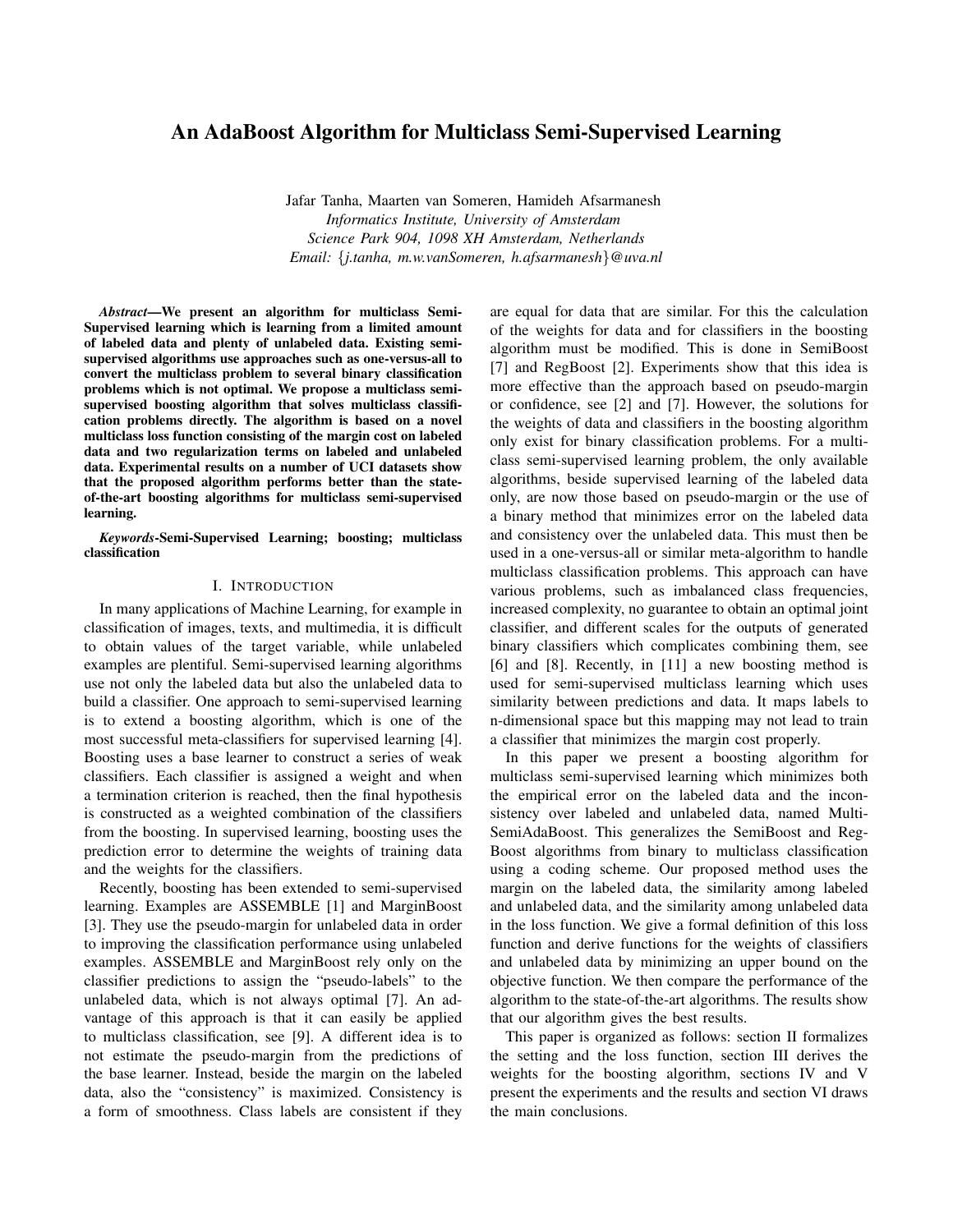#### II. MULTICLASS SEMI-SUPERVISED LEARNING

In this section, we define the multiclass setting and a loss function for multiclass semi-supervised learning.

#### *A. Multiclass setting*

In multiclass semi-supervised learning for the labeled points  $X_l = (x_1, x_2, ..., x_l)$  labels  $\{1, ..., K\}$  are provided, and for the unlabeled points  $X_u = (x_{l+1}, x_{l+2}, ..., x_{l+u}),$ the labels are not known. In the multiclass setting, let  $Y_i \in R^k$  define a K-dimensional vector with all entries equal to  $-\frac{1}{K-1}$  except a 1 in position *i*. Each class label  $i \in \{1, ..., K\}$  is then mapped into a vector  $Y_i$ . Each entry  $y_{i,j}$  is thus defined as follows:

$$
y_{i,j} = \begin{cases} 1 & \text{if } i = j \\ \frac{-1}{K-1} & \text{if } i \neq j \end{cases}
$$
 (1)

where  $K$  is the number of classes and  $Y$  is the set of Kdimensional vectors such that for each  $Y_i \in Y$ ,  $\sum_{j=1}^{K} y_{i,j} =$ 0. We use the above notation to formulate the loss function for multiclass semi-supervised learning. This coding was used by Zhu et. al [12] for supervised Multiclass AdaBoost algorithm, named SAMME.

For our algorithm we also need a (symmetric) similarity matrix  $S = [S_{i,j}]_{n \times n}$ , where  $S_{i,j} = S_{j,i}$  is the similarity between the points  $x_i$  and  $x_j$ .  $\dot{S}^{lu} = [S_{i,j}]_{n_l \times n_u}$  denotes the similarity matrix of the labeled and unlabeled data and  $S^{uu} = [S_{i,j}]_{n_u \times n_u}$  of the unlabeled data. Our algorithm is a "meta-learner" that uses a supervised learning algorithm as base learner. We assume that the labeled and unlabeled data are drawn independently from the same data distribution. In applications of semi-supervised learning normally  $l \ll u$ , where  $l$  is the number of labeled data and  $u$  is the number of unlabeled data.

#### *B. Loss Function for Multiclass Semi-Supervised Boosting*

The loss functions of the ASSEMBLE and MarginBoost algorithms for semi-supervised boosting are the sum of empirical loss on the labeled data and on the unlabeled data. Our approach is based on a different idea. Unlike ASSEMBLE and MarginBoost, instead of a term based on pseudo-margin for the unlabeled data, we add terms for consistency over the labeled and unlabeled data to the loss function. If examples that are similar, in terms of the similarity matrix, are assigned different classes then this adds a penalty to the loss function. This gives three components for the loss function: (1) the empirical loss on the labeled data, (2) the consistency among labeled and unlabeled data, and (3) the consistency among unlabeled data. Combining them results in a minimization problem with the following objective function:

$$
F(Y, H) = C_1 F_l(Y, H) + C_2 F_{lu}(Y, S^{lu}, H) + C_3 F_{uu}(S^{uu}, H)
$$
\n(2)

where  $C_1$ ,  $C_2$ , and  $C_3$  are the weights for the three components. To derive the algorithm it is mathematically convenient to use an exponential loss function for margin cost on the labeled data (as in multiclass AdaBoost [12]) which gives:

$$
F_l(Y, H) = \sum_{i=1}^{n_l} exp(-\frac{1}{K}Y_i . H(x_i))
$$
 (3)

where  $H(.)$  is a multiclass ensemble classifier.

In (2),  $F_{lu}(Y, S^{lu}, H)$  measures the inconsistency between the similarity information and the classifier predictions on labeled and unlabeled data as follows:

$$
F_{lu}(Y, S^{lu}, H) = \sum_{i=1}^{n_l} \sum_{j=1}^{n_u} S^{lu}(x_i, x_j) exp(\frac{-1}{K-1}Y_i. H(x_j))
$$
\n(4)

where  $n_l$  and  $n_u$  are the number of labeled and unlabeled data respectively.

The third term of (2) measures the inconsistency between the unlabeled examples in terms of the similarity information and the classifier predictions. We use the harmonic function to define  $F_{uu}(S^{uu}, H)$ . This is a popular way to define the inconsistency in many graph-based methods, for example [13].

$$
F_{uu}(S^{uu}, H) = \sum_{i,j \in n_u} S^{uu}(x_i, x_j) e^{\left(\frac{1}{K-1}(H(x_i) - H(x_j)).\vec{1}\right)}
$$
\n(5)

The resulting loss function is presented as the following optimization problem:

minimize F(Y, S, H)  
\nsubject to 
$$
H_1(x_i) + ... + H_k(x_i) = 0
$$
, (6)  
\n $H(x_i) = Y_i, i = 1, 2, ..., n_l$ 

The above objective function is non-linear, which makes it difficult to solve. One valuable point in that function is that it uses an exponential function and since  $exp(x)$  is convex, thus it can be shown that  $F(S, Y, H)$  maintains the convexity. Maintaining the convexity of the objective function requires that the kernel or similarity metrics be positive semi-definite. As mentioned before,  $exp(x)$  is a convex function and the similarity function  $S(x_i, x_j)$  is nonnegative for each i, j. Hence, the function  $F(S, Y, H)$  is a convex function.

### III. THE MULTICLASS SEMI-SUPERVISED BOOSTING ALGORITHM

In this section we derive the Multi-SemiAdaBoost algorithm. Given a set of labeled and unlabeled data, a similarity metric, and a supervised (multiclass) learning algorithm, Multi-SemiAdaBoost effectively minimizes the objective function (2). In Multi-SemiAdaBoost, a series of classifiers is constructed for the same classification task by applying a supervised base learner to varying sets of (pseudo-)labeled training data. Each classifier gets a weight.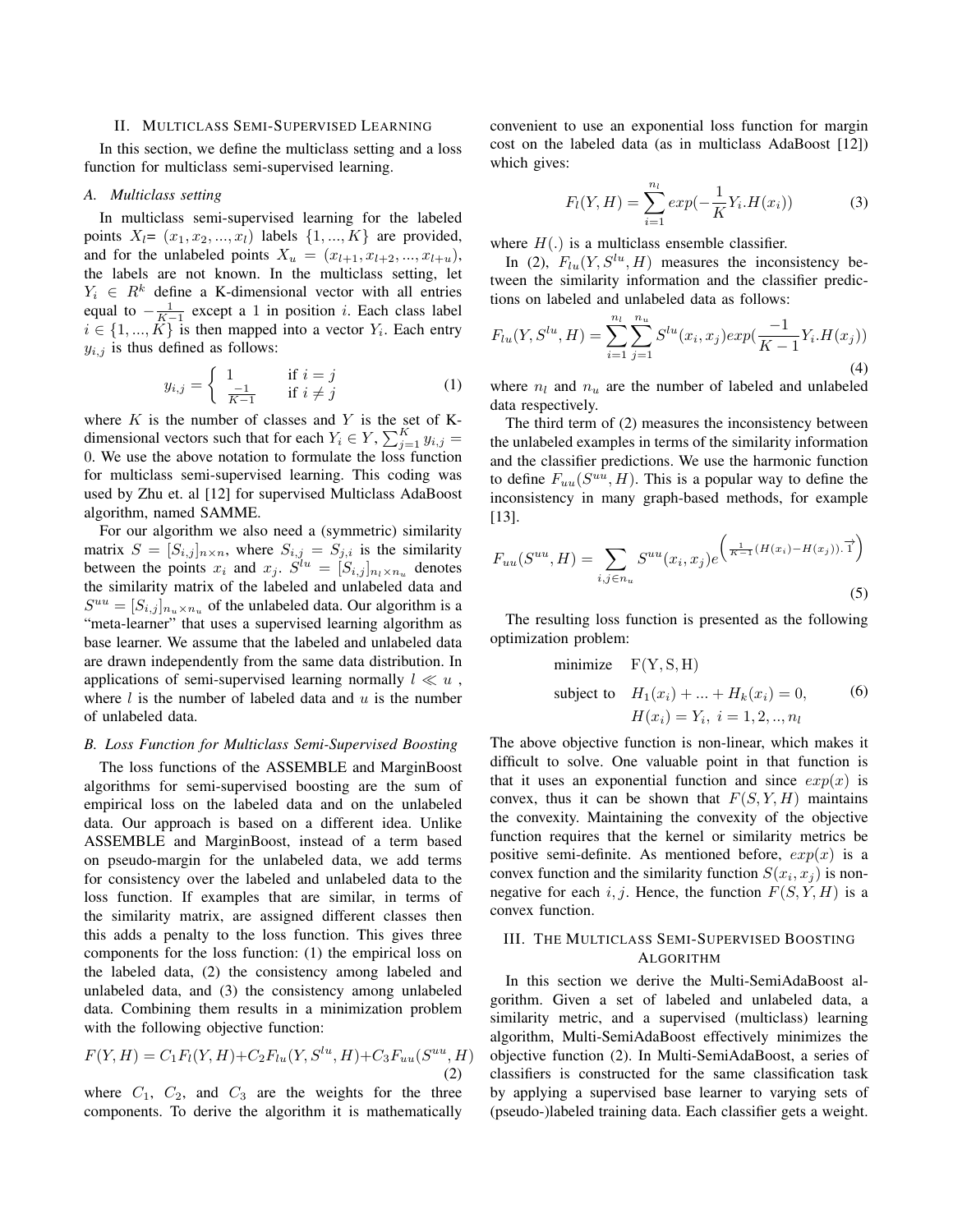When a termination condition is reached, the weighted combination of classifiers becomes the final hypothesis. The algorithm starts with the labeled data and in each iteration adds some unlabeled data that received a "pseudo-label" from the hypothesis constructed in the previous iteration. For this algorithm we need to find the weight for the classifiers and the confidence for the predictions. For this, let  $H^t(x) : X \longrightarrow \mathbb{R}^k$  define the linear combination of classification models after  $t$  iterations. At the t-th iteration,  $H^t(x)$  is computed as:

$$
H^{t}(x) = H^{t-1}(x) + \beta^{t} h^{t}(x)
$$
 (7)

where  $\beta^t \in R$  is the weight of the base classifier  $h^t(x)$ , and  $h<sup>t</sup>(x)$  is determined by  $P(x)$ , which is a multiclass base classifier. Let also  $h^t(x)$  denote a classifier as follows:

$$
\forall x \in R^P \quad h^t(x) : X \to Y \tag{8}
$$

Two main approaches to solve the optimization problem (6) are: gradient descent [2] and bound optimization [7]. A difficulty of the gradient descent method is to determine the step size at each iteration. We use the bound optimization approach to derive the boosting algorithm for (6), which automatically determines the step size at each iteration of boosting process.

At t-th iteration the optimization problem (2) is derived by substituting  $(7)$  in  $(6)$ :

$$
F = C_1 \sum_{i=1}^{n_l} exp(-\frac{1}{K}Y_i \cdot (H^{t-1}(x_i) + \beta^t h^t(x_i))
$$
  
+  $C_2 \sum_{i=1}^{n_l} \sum_{j=1}^{n_u} S^{lu}(x_i, x_j) e^{-\frac{1}{K-1}Y_i \cdot (H^{t-1}(x_j) + \beta^t h^t(x_j))}$   
+  $C_3 \sum_{i,j \in n_u} S^{uu}(x_i, x_j)$   
 $e^{\frac{1}{K-1} \sum_{k \in l} ((H^{t-1}(x_i) + \beta^t h^t(x_i)) - (H^{t-1}(x_j) + \beta^t h^t(x_j))) \cdot e_k}$  (9)

To solve (9), we first simplify it and then with reformulation we derive a criterion to assign weights to data, which are in propositions 1-2. Finally, we use proposition 3 to find optimal class labels and  $\beta$  as weight for the new classifier  $h^t(x)$ . For this, we use a standard basis vector  $e_k$  to represent class membership. The resulting reformulation is in preposition 1.

Proposition 1: Minimizing (9) is equivalent to minimizing

the following:

$$
F_1 = C_1 \sum_{i=1}^{n_l} exp\left(-\frac{1}{K} Y_i \cdot (H_i^{t-1} + \beta^t h_i^t)\right) + C_2 \sum_{i=1}^{n_l} \sum_{j=1}^{n_u} \sum_{k \in l}
$$
  

$$
S^{lu}(x_i, x_j) exp\left(\frac{-1}{K-1} H_j^{t-1} \cdot e_k\right) exp\left(\frac{-\beta^t}{K-1} h_j^t \cdot e_k\right) \delta(Y_i, e_k)
$$
  

$$
+ C_3 \sum_{i,j \in n_u} \sum_{k \in l} S^{uu}(x_i, x_j) exp\left(\frac{1}{K-1} (H_i^{t-1} - H_j^{t-1}) \cdot e_k\right)
$$
  

$$
exp\left(\frac{\beta^t}{K-1} (h_i^t - h_j^t) \cdot e_k\right)
$$
 (10)

Subject to:

$$
H_1^t(x_i) + \dots + H_k^t(x_i) = 0
$$
  

$$
H^t(x_i) = Y_i \quad \text{for} \quad i = 1, \dots, n_l
$$

where  $\delta(Y_i, e_k)$  is:

$$
\delta(Y_i, e_k) = \begin{cases} 1 & \text{if } i = k \\ 0 & \text{if } i \neq k \end{cases}
$$
 (11)

 $F_1$  is an upper bound on F and minimizing  $F_1$  will also minimize F.

*Proof:* To simplify the notation we write  $H_i^{t-1}$  for  $H^{t-1}(x_i)$  and  $h_i^t$  for  $h^t(x_i)$ , see appendix. For now assume that  $C_1 = C_2 = C_3 = 1$ . As mentioned before, (10) is a nonlinear optimization problem. To solve this problem and also to find a criterion for assigning "pseudo-labels" to the unlabeled examples we use Proposition 2.

**Proposition 2:** Minimizing  $F_1$  is equivalent to minimizing the following objective function  $F_2$ :

$$
F_2 = \sum_{i=1}^{n_l} W_i exp(\frac{-\beta^t}{K} Y_i h_i^t) + \sum_{i=1}^{n_u} \sum_{k \in l} P_{i,k} exp(\frac{-\beta^t}{K - 1} h_i^t . e_k)
$$
\n(12)

where

$$
W_i = exp(\frac{-1}{K}Y_i H_i^{t-1})
$$
\n(13)

and

$$
P_{i,k} = \sum_{j=1}^{n_l} S^{lu}(x_i, x_j) e^{(\frac{-1}{K-1} H_i^{t-1} \cdot e_k)} \delta(Y_i, e_k)
$$
  
+ 
$$
\sum_{j=1}^{n_u} S^{uu}(x_i, x_j) e^{(\frac{1}{K-1} (H_j^{t-1} - H_i^{t-1}) \cdot e_k)} e^{\frac{1}{K-1}}
$$
(14)

*Proof:* See appendix.

In the optimization problem (12),  $P_{i,k}$  can be used for weighting the unlabeled examples and  $W_i$  is used for weighting labeled data. According to these criteria the algorithm decides whether to select a sample for the new training set or not. The expression in (12) is in terms of  $\beta^t$  and  $h^t(x)$  and hence make it difficult to solve. The following proposition simplifies it by using a bound.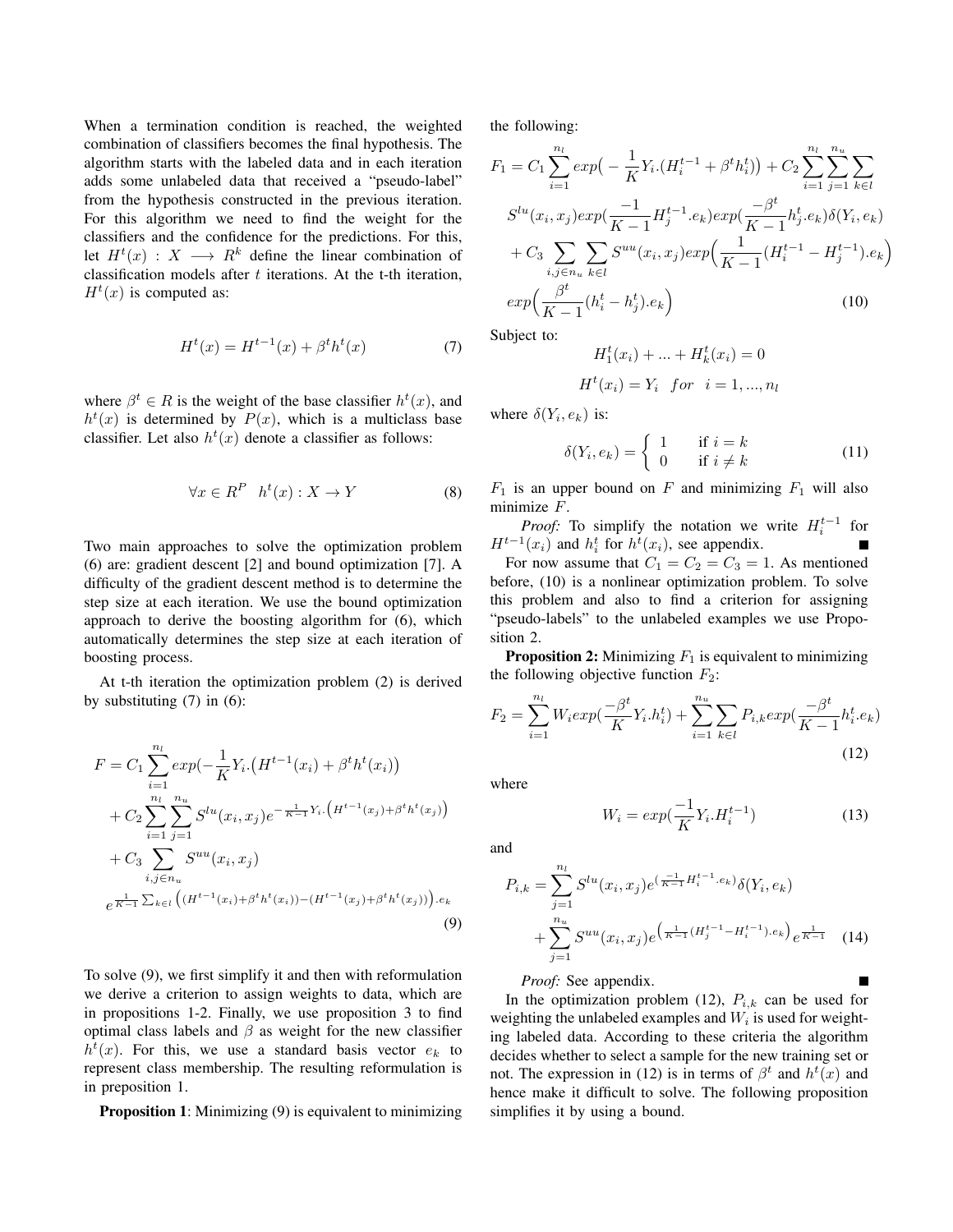**Proposition 3:** The class label for unlabeled example  $x_i$ that minimizes  $F_2$  is:

$$
\hat{Y}_i = \arg \max_k (P_{i,k})
$$
\n(15)

and the weight for that will be  $w'_i = \max |P_{i,k}|$ . Meanwhile the optimal value for  $\beta$  that minimizes  $F_2$  is:

$$
\beta = \frac{(K-1)^2}{K} \left( \log(K-1) + \log \left( \frac{\sum_{i \in n_u} \sum_{k \in l} P_{i,k} \delta'(h_i^t.e_k, P_i = k) + \sum_{i \in n_l} W_i}{\sum_{i \in n_u} \sum_{k \in l} P_{i,k} \delta'(h_i^t.e_k, P_i \neq k) + \sum_{i \in n_l} W_i} \right) \right)
$$
\n
$$
(16)
$$

where  $P_i \equiv P(x_i)$  was defined in (7).

*Proof:* See appendix.

Now, let  $\epsilon^t$  denote the weighted error made by the classifier  $h^t$ . Then the  $\epsilon^t$  will be as follows:

$$
\epsilon^t = \frac{\sum_{i \in n_u} \sum_{k \in l} P_{i,k} \delta'(h_i.e_k, P_i \neq k) + \sum_{\substack{i \in n_l \\ h_i^t \neq Y_i}} W_i}{\sum_{i \in n_u} \sum_{k \in l} P_{i,k} + \sum_{i \in n_l} W_i}
$$
\n(17)

Replacing (17) in (16) leads to the following  $\beta^t$ :

$$
\beta^t = \frac{(K-1)^2}{K} \left( \log(K-1) + \log(\frac{1-\epsilon^t}{\epsilon^t}) \right) \tag{18}
$$

which is a generalization of the weighting factor of Multiclass AdaBoost [12]. Our formulation can thus be seen as a generalization of AdaBoost to multiclass semi-supervised data.

#### *A. Multi-SemiAdaBoost Algorithm*

Based on the previous discussion, we can provide the details of the algorithm. In Algorithm 1, first the values of

#### Algorithm 1 Multi-SemiAdaBoost

```
L, U, S, H^0(x) = 0; L, U: Labeled and Unlabeled data;
S: Similarity Matrix; H^0(x): Ensemble of Classifiers; t \leftarrow 1;
while (\beta^t > 0) and (t < M) do// M is the number of iterations
    for each x_i \in L do
       Compute W_i for labeled example x_i based on (13)
    for each x_i \in U do
       - Compute P_{i,k} for unlabeled example x_i based on (14)
        - Assign pseudo-labels for unlabeled data based on (15)
    - Normalize the weights of labeled and unlabeled examples
    - Sample a set of high-confidence examples from data
    - Build a new classifier h^t(x)- Compute the weights and \hat{\beta}^t using (16)
    - Update H^t \leftarrow H^{\overline{t}-1} + \beta^t h^t; t \leftarrow t + 1end while
Output: Generate final hypothesis based on the weights and
         classifiers
```
 $P_{i,k}$  and  $W_i$  are computed for each unlabeled and labeled example. In order to compute the value of  $P_{i,k}$ , we use the similarity information among data and the classifier prediction and  $W_i$  is computed as in multiclass AdaBoost (SAMME). Then (15) is used to assign a "pseudo-label" to the unlabeled example and the value of (15) becomes the weight. Next, a set of high-confidence newly-labeled data besides the labeled data are used based on the weights for training a new classifier, called  $h^t(x)$ . The algorithm then uses the result of Proposition (2) to sample data which will lead to a decrease of the value of the objective function. This new set is consistent with two criteria, classifier prediction and similarity between examples. The boosting process is repeated until it reaches a stopping condition. After finishing, the final hypothesis is the weighted combination of the generated classifiers. We use  $\beta^t \leq 0$  and a fix number of iterations as stopping conditions.

#### IV. EXPERIMENTS

In the experiments we compare Multi-SemiAdaBoost (MSAB) with several other algorithms. One comparison is with using the base learner on the labeled data only and a second is with (mutliclass) AdaBoost (SAMME [12]) using the same base learner. The purpose is to evaluate if MSAB exploits the information in the unlabeled data. We also include comparisons with the state-of-the-art algorithms for semi-supervised boosting, in particular ASSEMBLE, SemiMultiAdaBoost [9], RegBoost [2], and SemiBoost [7]. Like MSAB, SemiBoost and RegBoost use smoothness regularization but they are limited to binary classification. For comparison, we use the one-vs-all method to handle the multiclass classification problem with RegBoost and Semi-Boost. In our experiments, we use WEKA implementation of the classifiers with default parameter settings [5].

Two main steps in Multi-SemiAdaBoost are: (i) the similarity between examples and (ii) sample from the unlabeled examples. There are different distance-based approaches to compute the similarity between the data. In this paper we employ the Radial Basis Function (RBF) which is used effectively as similarity metric in many domains. For two examples  $x_i$  and  $x_j$  the RBF similarity is computed as:

$$
S(x_i, x_j) = exp(-\frac{\|x_i - x_j\|_2^2}{\sigma^2})
$$
 (19)

where  $\sigma$  is the scale parameter which plays a major role in the performance of the kernel, and should be carefully tuned to the problem [13].

In the sampling process only the high-confidence data points must be selected for training. Finding the best selection is a difficult problem [10]. On one hand, selecting a small set of newly-labeled examples might lead to slow convergence, and on the other hand, selecting a large set of newly-labeled examples may include some poor examples. One possible solution for that is to use a threshold or even a fixed number which is optimized through the training process. Sampling data for labeling is based on the following

$$
f_{\rm{max}}
$$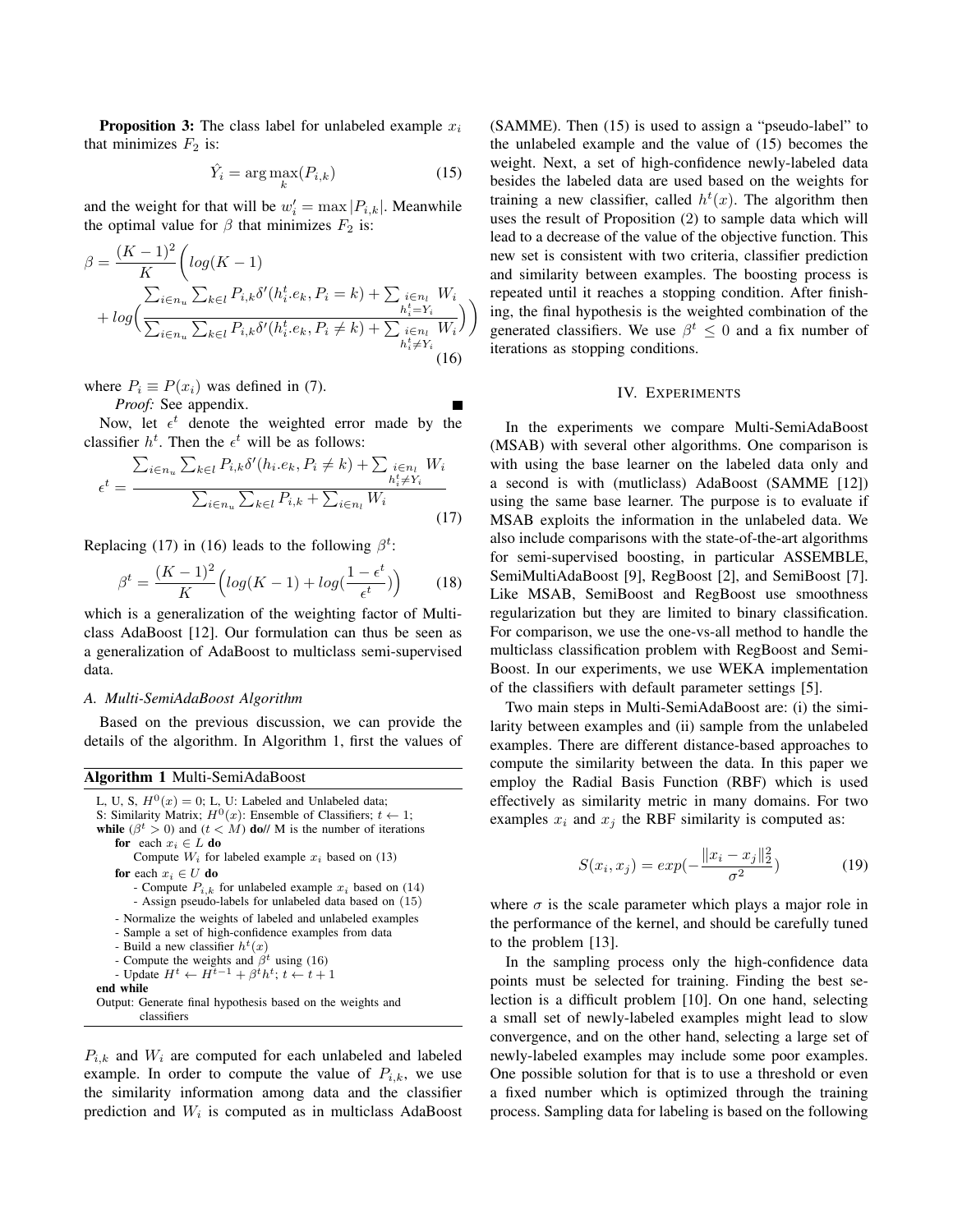criterion: for confidence

$$
P_d(x_i) = \frac{\hat{Y}_i - \max\{Y_{i,k} | Y_{i,k} \neq \hat{Y}_i, \ k = 1, ..., K\}}{\sum_{i=1}^{n_u} (\hat{Y}_i - \max\{Y_{i,k} | Y_{i,k} \neq \hat{Y}_i, \ k = 1, ..., K\})}
$$
(20)

where  $\hat{Y}_i$  is computed from (15).  $P_d(x_i)$  is viewed as the probability distribution of classes of the example  $x_i$ , which amounts to a measure of confidence. For the labeled data we use  $W_i$  in (13) as weight:

$$
P_d(x_i) = \frac{W_i}{\sum_{i=1}^{n_l} W_i}
$$
 (21)

where  $x_i \in L$ . We use learning from weighed examples as in AdaBoost and in each iteration we select the top 15% of the unlabeled data based on the weights and add them to the training set.

#### *A. Supervised Base Learner*

As mentioned earlier, we assume that the base learner as a black box in the algorithm. It means that the proposed algorithm does not need to know the inner process of the base learner. However, the performance of the method depends on the base learner. We experiment with a Decision Tree learner (J48, the Java implementation of C4.5 decision tree classifier) and Naive Bayes as base classifiers.

#### *B. UCI datasets*

We use the UCI datasets for assessing the proposed algorithms. Recently several UCI datasets have been extensively used for evaluating semi-supervised learning methods [10], [7], and [9]. Sixteen benchmark datasets from the UCI data repository are used in our experiments. For each dataset, 30 percent of the data are kept as test set, and the rest is used as training data. Training data in each experiment are first partitioned into 90 percent unlabeled data and 10 percent labeled data, keeping the class proportions in all sets similar to the original data set. We run each experiment 10 times with different subsets of training and testing data. The results reported refer to the test set.

#### V. RESULTS

Tables I and II give the results of all experiments. The first column shows the specification of datasets, such as name, number of examples and classes. The second and third columns in these Tables give the performance of supervised multiclass base classifiers (DT for Decision Trees and Naive Bayes) and multiclass Adaboost meta classifier using the classifiers as base learner. The columns AS-SEMBLE, SMBoost, RegBoost, and SemiBoost show the performance of four semi-supervised boosting algorithms ASSEMBLE, SemiMultiAdaBoost, RegBoost, and Semi-Boost respectively.

#### *MSAB and Supervised Learning*

Multi-SemiAdaBoost significantly improves the performance of supervised learning with different base classifiers for nearly all the datasets. Using statistical t-test, we observed that Multi-SemiAdaBoost improves the performance of J48 and Naive Bayes base classifiers on 16 out of 16 datasets. The results show that Multi-SemiAdaBoost is also better than multiclass AdaBoost meta classifier trained using only labeled data. We also observe that the classification models generated by using Multi-SemiAdaBoost are relatively more stable than J48 base classifier because of lower standard deviation in classification accuracy.

#### *MSAB and Semi-Supervised Boosting Algorithms*

Table I and II show that Multi-SemiAdaBoost gives better results than all four semi-supervised algorithms ASSEM-BLE, SemiMultiAdaBoost, RegBoost, and SemiBoost on 14 (for J48) or 13 (for Naive Bayes) out of 16 datasets. The improvement of MASB in most of the used datasets are significant and it outperforms the ASSEMBlE and SMBoost on 15 out of 16 datasets, when the base classifier is J48. The same results can be seen with Naive Bayes classifier.

There are datasets where the proposed algorithms may not significantly improve the performance of the base classifiers. In these cases the supervised algorithm outperforms all the semi-supervised algorithms, for example in Tables II the AdaBoost meta classifier performs the same as the proposed methods on Car, Cmc, and Diabetes datasets and outperforms the other methods. These kinds of results emphasize that the unlabeled examples do not guarantee that they always are useful and improve the performance.

#### VI. CONCLUSION AND DISCUSSION

We presented a boosting algorithm for multiclass semisupervised learning with a novel loss function involving the empirical error on labeled data and the consistency between classifier predictions and similarity information. Specifically we derived the weights for the data and for the classifiers. The resulting algorithm is shown to perform better than existing algorithms for multiclass problems. Multi-SemiAdaBoost can use any multiclass supervised learning algorithm as base classifier.

An open problem for future work is how to efficiently find and tune a good similarity function. Another issue is the encoding for the multiclass setting. The encoding that is used here is not the only possibility and it seems interesting to exploit other encoding schemes.

#### **REFERENCES**

[1] K. Bennett, A. Demiriz, and R. Maclin. Exploiting unlabeled data in ensemble methods. In *Proceedings of the eighth ACM SIGKDD international conference on Knowledge discovery and data mining*, pages 289–296. ACM, 2002.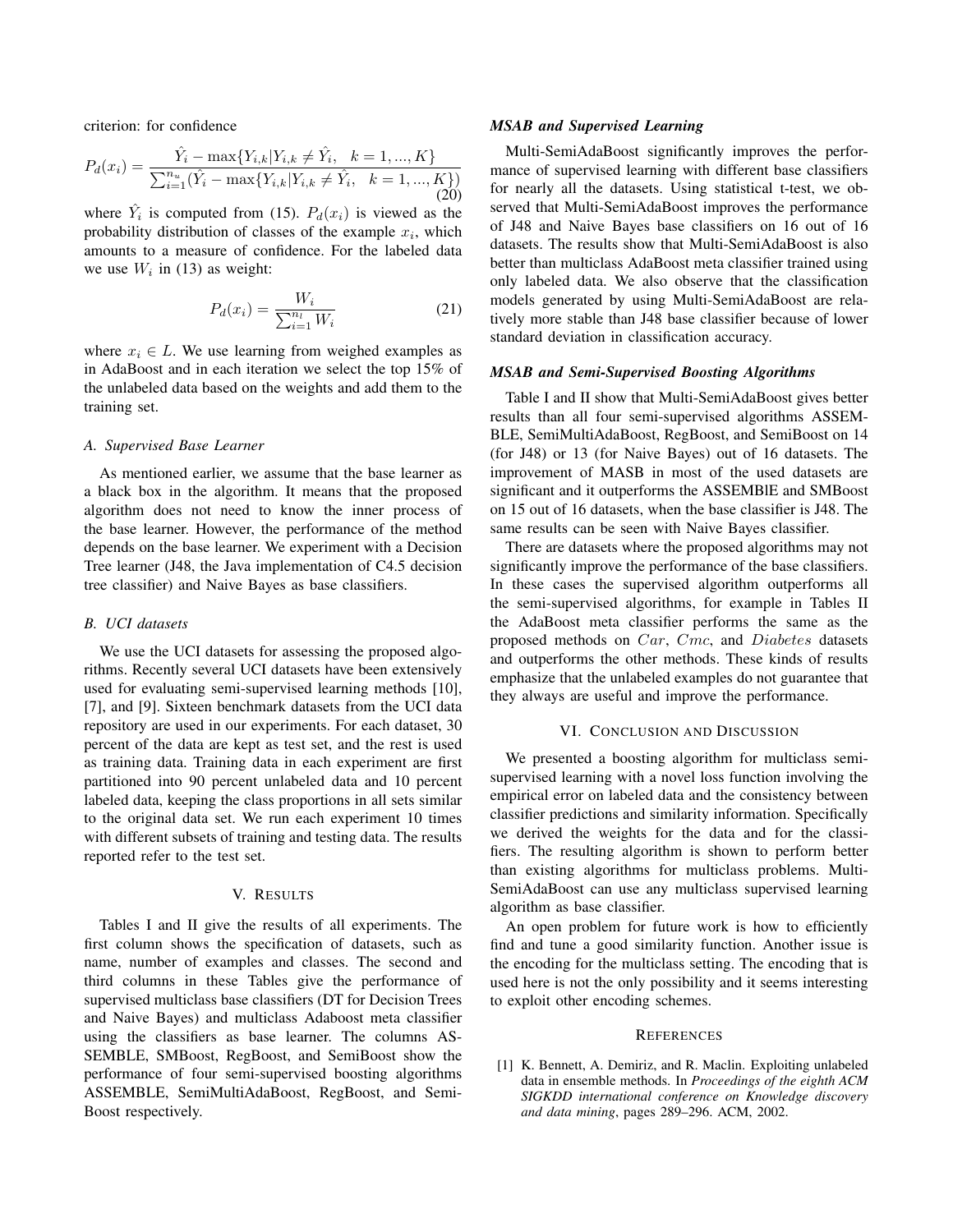|                       | Supervised Learning     |                 | Semi-Supervised Learning |                        |                        |                  |                 |  |
|-----------------------|-------------------------|-----------------|--------------------------|------------------------|------------------------|------------------|-----------------|--|
| <b>DataSets</b>       | <b>DT</b>               | <b>SAMME</b>    | <b>ASSEMBLE</b>          | <b>SMBoost</b>         | RegBoost               | <b>SemiBoost</b> | <b>MSAB</b>     |  |
| (#Samples,#Classes)   |                         |                 |                          |                        |                        |                  |                 |  |
| Balance $(625,3)$     | $70.72 \pm 5.5$         | $74.75 \pm 3.1$ | $78.01 \pm 3.5$          | $77.73 \pm 3.1$        | $75.34 \pm 4.1$        | $76.56 \pm 3.7$  | 81.90 $\pm 2.0$ |  |
| Car(1728, 4)          | $76.93 \pm 1.6$         | $78.34 \pm 2$   | $78.97 \pm 1.6$          | $72.88 \pm 1.3$        | $78.40 \pm 1.3$        | $78.59 \pm 1.0$  | $80.40 \pm 1.7$ |  |
| Cmc(1473,3)           | $42.03 \pm 3.8$         | 44.89±4.2       | $40.69 \pm 3.2$          | $39.04 \pm 3.1$        | $47.89 \pm 2.9$        | $48.46 \pm 2.2$  | $49.26 \pm 2.7$ |  |
| Dermatology $(366,6)$ | $\overline{73.00}$ ±4.1 | $76.99 \pm 5.0$ | $87.28 + 4.2$            | $87.77 \pm 3.1$        | $87.10 + 3.9$          | $86.68 \pm 3.9$  | $88.37 \pm 2.2$ |  |
| Diabetes $(768,2)$    | $68.81 \pm 5.0$         | $70.97 \pm 2.5$ | $\overline{7}1.98\pm4.5$ | $69.78 \pm 5.0$        | $71.50 \pm 4.1$        | $73.20 \pm 2.7$  | 74.96±2.6       |  |
| Ecoli(336,8)          | $65.88 \pm 9.9$         | $66.82 \pm 8.5$ | $75.54 \pm 4.0$          | $77.41 \pm 7.7$        | $79.43 \pm 3.8$        | $77.41 \pm 4.6$  | $85.98 \pm 3.4$ |  |
| Glass (214.6)         | 49.79±9.6               | $50.94 \pm 6.1$ | $52.84 \pm 7.1$          | $54.62 \pm 9.5$        | $60.21 \pm 4.4$        | $61.55 \pm 4.6$  | $66.38 \pm 3.4$ |  |
| Iris(150,3)           | $71.13 \pm 8.9$         | $71.13 \pm 8.9$ | $77.08 \pm 6.3$          | $88.69 \pm 8.1$        | $91.4 \pm 6.2$         | $93.45 \pm 5.6$  | $94.64 \pm 4.4$ |  |
| Liver(345,2)          | $54.86 \pm 7.5$         | $56.93 \pm 7.6$ | $51.03 \pm 5.7$          | $51.17 \pm 2.8$        | $62.01 \pm 2.8$        | $62.46 \pm 3.4$  | $63.27 \pm 4.1$ |  |
| Optdigits $(1409,10)$ | $63.26 \pm 2.4$         | $76.52 \pm 3.4$ | $79.42 \pm 2.6$          | $87.71 \pm 1.4$        | $76.41 \pm 2.1$        | $74.65 \pm 1.3$  | $80.28 \pm 2.5$ |  |
| Sonar $(208,2)$       | $60.08 \pm 9.2$         | $59.87\pm 6.9$  | $57.98 \pm 9.0$          | $60.5 \pm 8.1$         | $72.23 \pm 5.1$        | $74.42 \pm 2.3$  | $73.68 \pm 5.0$ |  |
| Soybean $(686, 19)$   | $51.00 \pm 4.4$         | $47.83 \pm 4.6$ | $71.37 \pm 2.5$          | $68.51 \pm 2.0$        | $67.10 \pm 2.5$        | $61.49 \pm 3.4$  | $71.06 \pm 2.4$ |  |
| Vowel(990.11)         | $35.92 \pm 4.7$         | $42.57 \pm 2.6$ | $26.52 + 3.2$            | $\sqrt{26.70 \pm 2.5}$ | $\sqrt{44.31 \pm 2.7}$ | $47.94 \pm 3.0$  | $57.02 + 3.0$   |  |
| Wave(5000.3)          | $70.10 \pm 1.7$         | $78.04 \pm 0.8$ | $76.95 \pm 1.2$          | $75.53 \pm 1.7$        | $77.82 \pm 1.3$        | $77.82 \pm 1.3$  | 79.15±1.1       |  |
| Wine(178,3)           | $\sqrt{67.36}$ ±9.8     | $67.36 \pm 9.8$ | $91.92 \pm 4.4$          | $93.27 \pm 5.3$        | $94.10 \pm 4.9$        | $94.73 \pm 4.8$  | $96.49 \pm 3.3$ |  |
| Zoo(101,7)            | $66.19 \pm 5.2$         | $56.66 \pm 8.1$ | $85.23 \pm 4.2$          | $85.23 \pm 4.2$        | $87.94 \pm 5.4$        | $87.14 \pm 5.5$  | $90.00 \pm 4.7$ |  |

Table I: The classification accuracy  $(\pm s.d)$  with 10% labeled examples and J48 as base learner

Table II: The classification accuracy  $(\pm s.d)$  with 10% labeled examples and Naive Bayes as base learner

|                 | Supervised Learning |                 | Semi-Supervised Learning |                 |                        |                            |                 |  |
|-----------------|---------------------|-----------------|--------------------------|-----------------|------------------------|----------------------------|-----------------|--|
| DataSets        | Naive Bayes         | <b>SAMME</b>    | <b>ASSEMBLE</b>          | <b>SMBoost</b>  | RegBoost               | <b>SemiBoost</b>           | <b>MSAB</b>     |  |
| Balance         | $75.88 \pm 3.5$     | $76.71 \pm 2.5$ | $79.77 \pm 2.0$          | $79.98 \pm 2.5$ | $78.24 \pm 3.5$        | $77.36 \pm 4.1$            | $82.09 \pm 3.2$ |  |
| Car             | $77.5 \pm 1.9$      | $78.51 \pm 0.5$ | $77.64 \pm 1.9$          | $80.42 \pm 2.5$ | $79.12 \pm 9.5$        | $78.66 \pm 2.1$            | $80.75 \pm 1.8$ |  |
| Cmc             | $46.98 \pm 1.4$     | $48.05 \pm 1.3$ | $47.35 \pm 3.1$          | $46.94 \pm 2.2$ | $48.2 \pm 2.1$         | $\sqrt{49.09} \pm 1.4$     | $51.11 \pm 1.7$ |  |
| Dermatology     | $81.52 \pm 7.4$     | $81.52 \pm 7.4$ | $86.94 + 7.5$            | $85.25 \pm 4.5$ | $86.44 + 3.3$          | $86.44 \pm 3.9$            | $90 + 2.4$      |  |
| <b>Diabetes</b> | $73.45 \pm 1.1$     | $73.05 \pm 1.5$ | $73.64 \pm 1.6$          | $75.09 \pm 2.4$ | $72.12 \pm 3.1$        | $74.90 \pm 1.9$            | $75.29 \pm 2.8$ |  |
| Ecoli           | $81.68 \pm 3.3$     | $78.69 \pm 6.3$ | $81.3 \pm 1.9$           | $76.07 \pm 8.0$ | $80 + 2.7$             | $80.74 \pm 2.8$            | $83.92 \pm 3.2$ |  |
| Glass           | $50 + 7.0$          | $50.21 \pm 6.7$ | $45.58 \pm 9.9$          | $51.26 \pm 8.7$ | $\sqrt{57.01} \pm 7.0$ | $56.51 \pm 7.1$            | $60.08 \pm 3.4$ |  |
| Iris            | $81.25 \pm 5.5$     | $80.95 \pm 6.6$ | $87.49 + 3.4$            | $91.07 + 5.9$   | $87.32 \pm 4.7$        | $90.47 \pm 6.3$            | $93.45 \pm 4.7$ |  |
| Liver           | $55.39 \pm 5.5$     | $55.04 \pm 7.2$ | $52.74 \pm 4.1$          | $55.22 \pm 8.8$ | $\sqrt{55.06 \pm 7.0}$ | $\overline{55.75 \pm 6.3}$ | $60.17 + 5.7$   |  |
| Optdigits       | $72.04 \pm 1.9$     | $70.57 \pm 1.7$ | $84.6 \pm 1.0$           | $87.35 \pm 2.0$ | $80.54 \pm 3.1$        | $77.95 \pm 2.5$            | $83.00 \pm 2.0$ |  |
| Sonar           | $64.41 \pm 7.1$     | $63.23 + 5.1$   | $62.64 \pm 7.6$          | $65.58 \pm 5.6$ | $65.5 \pm 5.1$         | $70.94 \pm 5.8$            | $70.58 \pm 6.5$ |  |
| Soybean         | $70.00 \pm 1.4$     | $68.44 \pm 7.1$ | $76.85 \pm 1.2$          | $73.07 \pm 3.9$ | $67.77 \pm 1.1$        | $57.77 \pm 1.1$            | $74.3 \pm 2.9$  |  |
| Vowel           | $47.52 \pm 3.4$     | $48.02 + 2.0$   | $25.82 + 3.3$            | $32.78 \pm 3.5$ | $47.34 + 2.7$          | $44.5 + 2.2$               | $52.53 \pm 3.0$ |  |
| Wave            | $80.44 \pm 1.4$     | $80.91 \pm 1.9$ | $80.35 \pm 1.1$          | 79.94±0.7       | $81.01 \pm 1.7$        | $81.83 \pm 1.3$            | $83.43 \pm 0.6$ |  |
| Wine            | $84.56 \pm 5.8$     | $84.56 \pm 5.8$ | $94.38 \pm 2.2$          | $93.68 \pm 2.9$ | $93.69 \pm 3.0$        | $92.28 \pm 2.6$            | $95.17 \pm 2.9$ |  |
| Zoo             | $87.77 \pm 4.0$     | $87.77 \pm 4.0$ | $89.44 \pm 2.5$          | $94.00 \pm 2.7$ | $89.52 \pm 3.8$        | $89.52 \pm 3.8$            | $91.11 \pm 3.4$ |  |

- [2] K. Chen and S. Wang. Semi-supervised learning via regularized boosting working on multiple semi-supervised assumptions. *Pattern Analysis and Machine Intelligence, IEEE Transactions on*, 33(1):129–143, 2011.
- [3] F. dAlché Buc, Y. Grandvalet, and C. Ambroise. Semisupervised marginboost. *Advances in neural information processing systems*, 14:553–560, 2002.
- [4] Y. Freund and R. E. Schapire. Experiments with a new boosting algorithm. In *ICML*, pages 148–156, 1996.
- [5] M. Hall, E. Frank, G. Holmes, B. Pfahringer, P. Reutemann, and I. H. Witten. The weka data mining software: an update. *SIGKDD Explor. Newsl.*, 11:10–18, November 2009.
- [6] R. Jin and J. Zhang. Multi-class learning by smoothed boosting. *Machine learning*, 67(3):207–227, 2007.
- [7] P. Mallapragada, R. Jin, A. Jain, and Y. Liu. Semiboost: Boosting for semi-supervised learning. *Pattern Analysis and Machine Intelligence, IEEE Transactions on*, 31(11):2000– 2014, 2009.
- [8] M. Saberian and N. Vasconcelos. Multiclass boosting: Theory and algorithms. *In Proc. Neural Information Processing Systems (NIPS)*, 2011.
- [9] E. Song, D. Huang, G. Ma, and C. Hung. Semi-supervised multi-class adaboost by exploiting unlabeled data. *Expert Systems with Applications*, 2010.
- [10] J. Tanha, M. van Someren, and H. Afsarmanesh. Disagreement-based co-training. In *Tools with Artificial Intelligence (ICTAI), 2011 23rd IEEE International Conference on*, pages 803–810. IEEE, 2011.
- [11] H. Valizadegan, R. Jin, and A. Jain. Semi-supervised boosting for multi-class classification. *Machine Learning and Knowledge Discovery in Databases*, pages 522–537, 2008.
- [12] J. Zhu, S. Rosset, H. Zou, and T. Hastie. Multi-class adaboost. *Statistics and its Interface*, 2,:349–360, 2009.
- [13] X. Zhu, Z. Ghahramani, and J. D. Lafferty. Semi-supervised learning using gaussian fields and harmonic functions. In *ICML*, pages 912–919, 2003.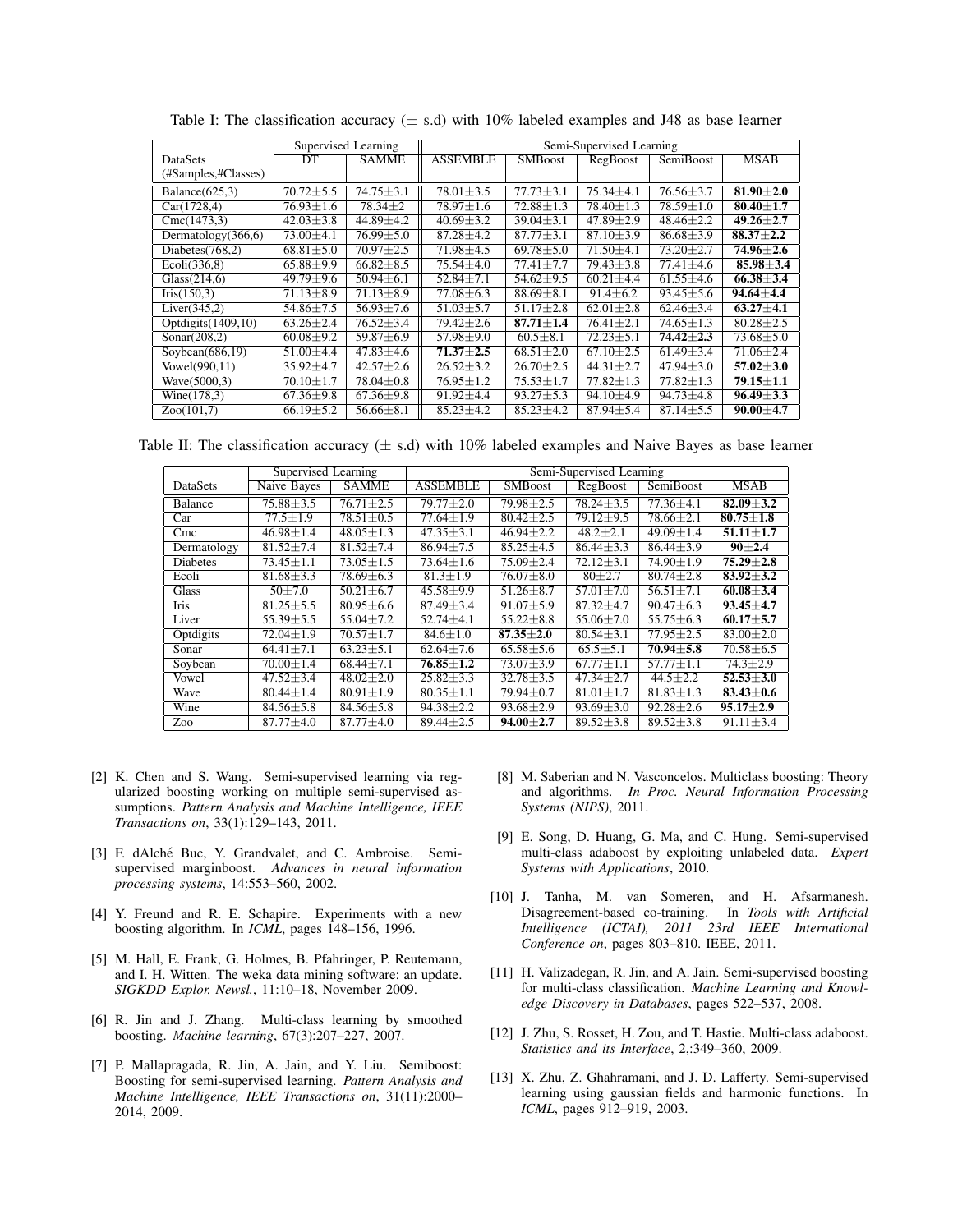### **APPENDIX**

#### Proposition 1:

*Proof:* Let the function  $Y_i.e_k$  be equal to 1, if a data point with  $Y_i$  belongs to class k. Then (9) can be rewritten as follows:

$$
\min F = C_1 \sum_{i=1}^{n_l} exp(-\frac{1}{K}Y_i \cdot (H^{t-1}(x_i) + \beta^t h^t(x_i)))
$$
  
+  $C_2 \sum_{i=1}^{n_l} \sum_{j=1}^{n_u} S^{lu}(x_i, x_j) e^{-\frac{1}{K-1} \sum_{k \in l} (Y_i \cdot e_k)(H_j^{t-1} + \beta^t h_j^t) \cdot e_k}$   
+  $C_3 \sum_{i,j \in n_u} S^{uu}(x_i, x_j)$   
 $e^{\frac{1}{K-1} \sum_{k \in l} \left( (H_i^{t-1} + \beta^t h_i^t) - (H_j^{t-1} + \beta^t h_j^t) \right) \cdot e_k}$  (22)

Using the following inequality in (9):

$$
(c_1c_2...c_n)^{\frac{1}{n}} \le \frac{c_1+c_2+...+c_n}{n} \tag{23}
$$

and then replacing the value of  $Y_i$  results in the (10), where  $\delta$  is defined in (11).

#### Preposition 2:

*Proof:* According to the formulation that we mentioned earlier,  $\frac{-1}{K-1} \leq \beta^t h(x_i) . e_k \leq 1$ , then multiplying it with  $\frac{1}{K-1}$  and using the exponential function gives the following inequality:

$$
e^{\frac{-1}{(K-1)^2}} \le e^{\frac{\beta^t}{K-1}h(x_i)} \le e^{\frac{1}{K-1}}
$$
 (24)

Using (24) for decomposing the third term of (??) leads to the following expression:

$$
e^{\frac{\beta^t}{K-1}(h(x_i)-h(x_j))\cdot e_k} \le e^{\frac{1}{K-1}}e^{\frac{-\beta^t}{K-1}h(x_j)\cdot e_k} \qquad (25)
$$

Replacing the inequality (25) in the last term of (??) gives:

$$
F_1 \leq \sum_{i=1}^{n_l} exp(-\frac{1}{K}Y_i.H_i^{t-1}) exp(-\frac{\beta^t}{K}Y_i.h_i^t)
$$
  
+ 
$$
\sum_{i=1}^{n_l} \sum_{j=1}^{n_u} \sum_{k \in l} S^{lu}(x_i, x_j) exp(\frac{-1}{K-1}H_j^{t-1}.e_k)
$$
  

$$
exp(\frac{-\beta^t}{K-1}h_j^t.e_k) \delta(Y_i, e_k)
$$
  
+ 
$$
\sum_{i,j \in n_u} \sum_{k \in l} S^{uu}(x_i, x_j) exp(\frac{1}{K-1}(H_i^{t-1} - H_j^{t-1}).e_k)
$$
  

$$
\left(e^{\frac{1}{K-1}} e^{\frac{-\beta^t}{K-1}h_j^t.e_k}\right)
$$
 (26)

Factoring out the common term  $e^{\frac{-\beta^t}{K-1}h(x_j).e_k}$  and re-

arranging terms then results in:

$$
F_1 \leq \sum_{i=1}^{n_l} exp(-\frac{1}{K}Y_i \cdot H_i^{t-1}) exp(-\frac{\beta^t}{K}Y_i \cdot h_i^t)
$$
  
+ 
$$
\sum_{j=1}^{n_u} \sum_{k \in l} exp(\frac{-\beta^t}{K-1} h_j^t \cdot e_k) \left(\sum_{i=1}^{n_l} S^{lu}(x_i, x_j) \right)
$$
  

$$
exp(\frac{-1}{K-1} H_j^{t-1} \cdot e_k) \delta(Y_i, e_k)
$$
  
+ 
$$
\sum_{i \in n_u} S^{uu}(x_i, x_j) exp(\frac{1}{K-1} (H_j^{t-1} - H_i^{t-1}) \cdot e_k) e^{(\frac{1}{K-1})}
$$
  
(27)

As a results, it gives:

$$
F_1 \le \sum_{i=1}^{n_l} W_i exp(\frac{-\beta^t}{K} Y_i h_i^t) + \sum_{i=1}^{n_u} \sum_{k \in l} P_{i,k} exp\left(\frac{-\beta^t}{K-1} h_i^t \cdot e_k\right)
$$
(28)

where

$$
W_i = exp(\frac{-1}{K}Y_i . H_i^{t-1})
$$
\n(29)

and

$$
P_{i,k} = \sum_{j=1}^{n_l} S^{lu}(x_i, x_j) e^{(\frac{-1}{K-1} H_i^{t-1} \cdot e_k)} \delta(Y_i, e_k)
$$
  
+ 
$$
\sum_{j=1}^{n_u} S^{uu}(x_i, x_j) e^{(\frac{1}{K-1} (H_j^{t-1} - H_i^{t-1}) \cdot e_k)} e^{\frac{1}{K-1}}
$$
(30)

#### Preposition 3:

*Proof:* We use the following inequality to decompose the elements of  $F_2$ :

$$
\forall x \in [-1, 1] \ exp(\beta x) \le \exp(\beta) + \exp(-\beta) + \beta x - 1, \tag{31}
$$

Replacing the inequality (31) in (12) gives:

$$
F_2 \leq \sum_{i=1}^{n_l} W_i (e^{\frac{-\beta^t}{K}} + e^{\frac{\beta^t}{K}} - 1) - \sum_{i=1}^{n_l} W_i (\frac{\beta^t}{K} Y_i h_i^t) + \sum_{i=1}^{n_u} \sum_{k \in l} P_{i,k} (e^{\frac{-\beta^t}{K-1}} + e^{\frac{\beta^t}{K-1}} - 1) - \sum_{i=1}^{n_u} \sum_{k \in l} P_{i,k} \frac{\beta^t}{K-1} h_i^t . e_k
$$
\n(32)

Then, re-arranging the above inequality gives:

$$
F_2 \leq \left(\sum_{i=1}^{n_l} W_i (e^{\frac{-\beta^t}{K}} + e^{\frac{\beta^t}{K}} - 1) + \sum_{i=1}^{n_u} \sum_{k \in l} P_{i,k} (e^{\frac{-\beta^t}{K-1}} + e^{\frac{\beta^t}{K-1}} - 1)\right) - \left(\sum_{i=1}^{n_l} W_i (\frac{\beta^t}{K} Y_i h_i^t) + \sum_{i=1}^{n_u} \sum_{k \in l} P_{i,k} \frac{\beta^t}{K-1} h_i^t . e_k\right)
$$
\n(33)

The first term in inequality (33) is independent of  $h_i$ . Hence, to minimize  $F_2$ , finding the examples with the largest  $P_{i,k}$ and  $W_i$  is sufficient at each iteration of the boosting process.